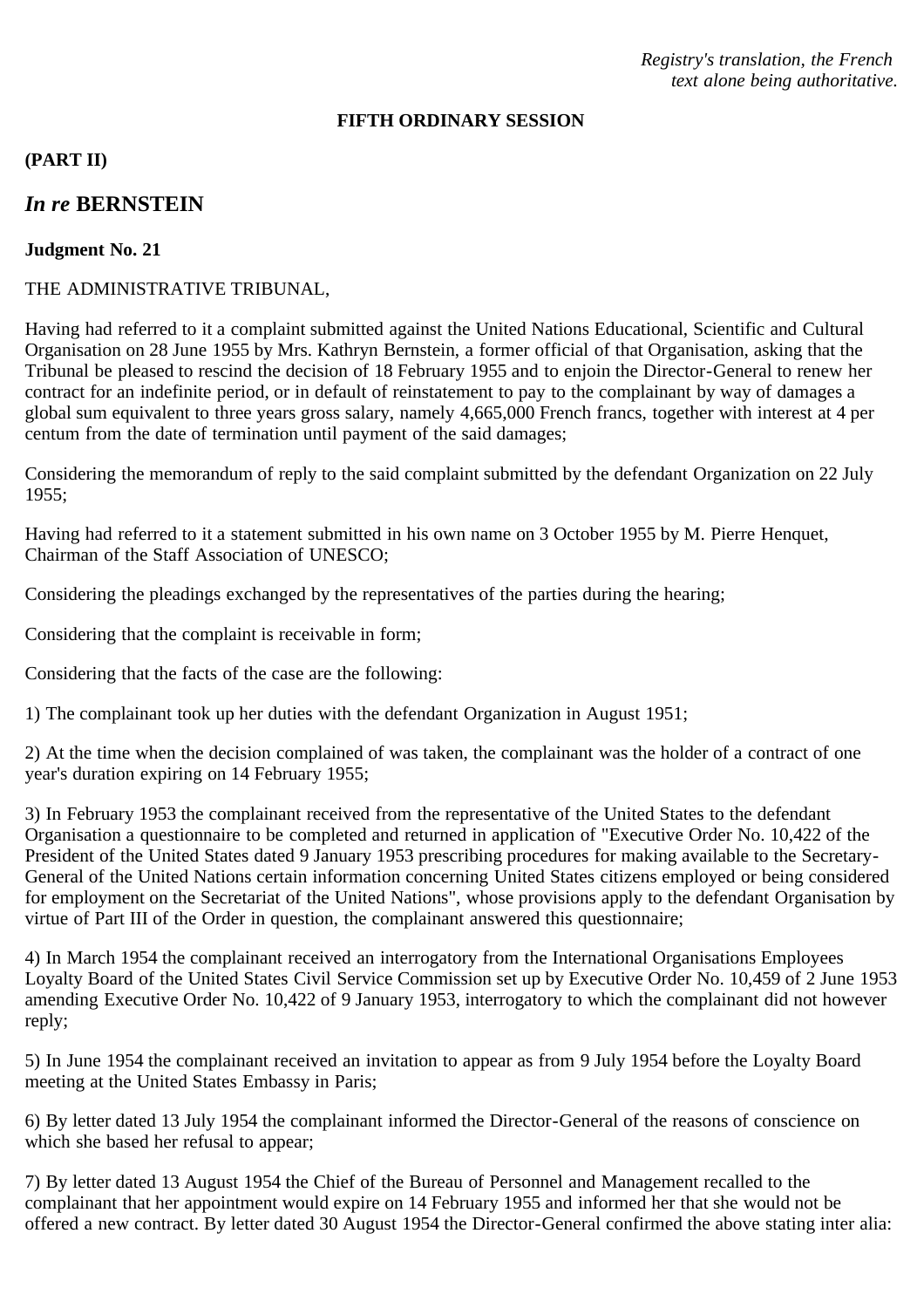"... In the light of what I believe to be your duty to the Organization, I have considered very carefully your reasons for not appearing before the International Employees Loyalty Board where you would have had an opportunity of dispelling suspicions and disproving allegations which may exist regarding you. It is with a deep sense of my responsibilities that I have come to the conclusion that I cannot accept your conduct as being consistent with the high standards of integrity which are required of those employed by the Organization.

I have therefore, to my regret, to inform you that I shall not offer you a further appointment when your present appointment expires ..."

8) By letter dated 31 August 1954 the complainant requested the Director-General to reconsider his decision;

9) The Chief of the Bureau of Personnel and Management informed the complainant in a letter dated 7 September 1954 of the Director-General's refusal to do so;

10) By a letter of 10 September 1954 the Director-General received a communication of the report of the Loyalty Board (advisory determination), in which it was stated :

"It has been determined on all the evidence, that there is a reasonable doubt as to the loyalty of Kathryn Bernstein to the Government of the United States" and that "this determination, together with the reasons therefore, in as much detail as security considerations permit, are submitted for your use in exercising your rights and duties with respect to the integrity of the personnel employed by the United Nations Educational, Scientific and Cultural Organisation'';

11) On 23 September 1954 the complainant submitted an appeal to the UNESCO Appeals Board asking that the above-mentioned decision should be rescinded.

12) On 11 February 1955 the Appeals Board by a majority expressed the opinion that the decision should be rescinded.

13) By a letter dated 18 February 1955 the Director-General of UNESCO informed the Chairman of the Appeals Board that he could not act in accordance with this opinion.

14) The complainant having been transferred to hospital on 11 February 1955 consequently could not take cognizance of the foregoing decision until leaving hospital on 28 March 1955;

15) Before the Appeals Board had taken its decision the Director-General, on 28 September 1954, set up a Special Advisory Board consisting of members of the staff whose task was to "examine the cases of certain staff members on the basis of certain information which has been brought to the knowledge of the Director-General and in the light of the standards of employment and conduct prescribed by the Constitution and Staff Regulations";

16) By reason of her ill-health the complainant was not questioned by the Advisory Board at a sitting, but by the Chief of the Bureau of Personnel and Management;

17) On 10 December 1954 the complainant was placed on special leave. The complainant having brought a further appeal against this decision before the UNESCO Appeals Board, the said Appeals Board on 8 June 1955 stated the opinion that the said decision should be withdrawn; the Director-General on 24 June 1954 rejected this advice. The complainant notified the Tribunal that in view of her termination she did not intend to formally appeal to the Tribunal against this second final decision, but she requested that this factor be taken into consideration as an issue of moral prejudice;

## ON RECEIVABILITY :

Considering that whereas the complaint was not submitted within the period of time of 90 days provided in the Regulations running from the date on which the decision impugned was taken (18 February 1955), such was due to the transfer of the complainant to hospital on 11 February 1955;

That whereas the complainant could only take cognizance of this decision at the conclusion of her hospitalization, namely 28 March 1955, she brought her complaint in due form within ninety days from that date;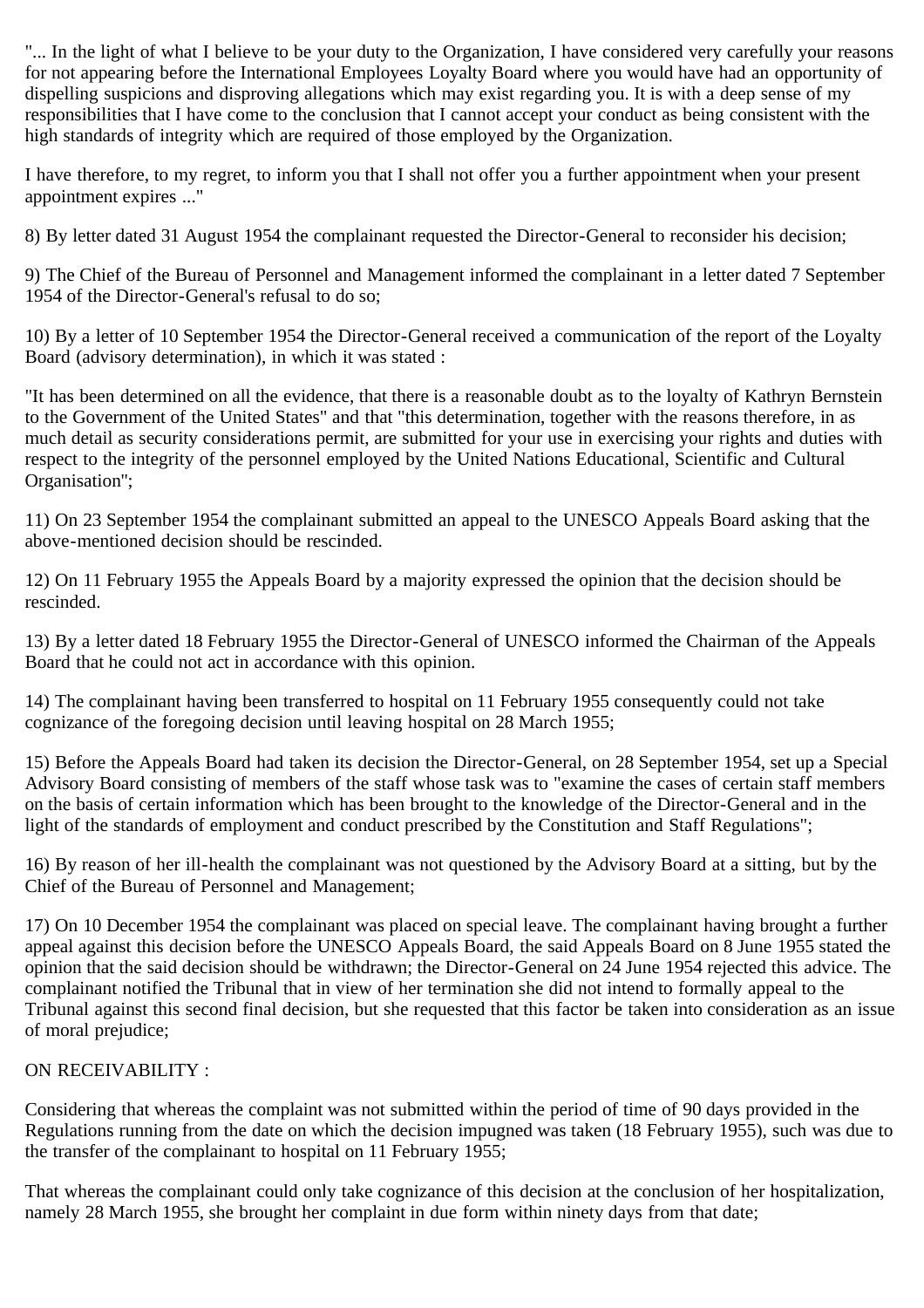Considering furthermore that the defendant Organization does not take issue against these facts and does not plead non-receivability following the late notification of the complaint;

Considering that the delay is clearly due to vis major and that, besides, the complainant fulfilled the requirements of the ninety-day period from the time that it was physically possible for her to introduce an appeal;

That under these circumstances the complaint must therefore be considered as receivable.

# ON COMPETENCE

Considering that the character of a fixed-term appointment is in no way that of a probationary appointment, that is to say of a trial appointment;

That while it is the case that UNESCO Staff Rule 104.6 issued in application of the Staff Regulations stipulates that: "A fixed-term appointment shall expire, without notice or indemnity, upon completion of the fixed term ...", this text only deals with the duration of the appointment and in no way bars the Tribunal from being seized of a complaint requesting the examination of the validity of the positive or negative decision taken regarding the renewal or the said appointment;

That it is established in the case that the Director-General by a general measure, of which the whole staff was informed on 6 July 1954, indicated that staff in the general service category who had given satisfactory service and whose services were required would receive an indefinite appointment unless otherwise provided in their terms of appointment.

That the complainant, having been made the object of an exception to this general measure, holds that the Director-General could not legitimately thus make an exception of her on the sole ground which he invoked against her as justification for the view that she did not possess the quality of integrity recognised in those of her colleagues whose contracts had been renewed, and in the absence of any contestation of her qualities of competence and efficiency;

That the complainant requests that this decision be rescinded and, alternatively, that an indemnity be granted;

Considering that the question is thus a dispute concerning the interpretation and application of the Staff Regulations and Rules of the defendant Organisation;

That by virtue of Article II, paragraph 1, of its Statute, and in accordance with the precedents established by the Tribunal in Judgments Nos. 17, 18 and 19 dated 26 April 1955 the Tribunal is competent to hear the said dispute;

## ON THE SUBSTANCE

Considering that the facts in the case are similar the Tribunal considers itself bound to follow the precedents established in the above-mentioned Judgments Nos. 17, 18 and 19;

A. Considering that the defendant Organisation holds that the renewal or the non-renewal of a fixed-term appointment depends entirely on the personal and sovereign discretion of the Director-General who is not even required to give his reason therefor;

Considering that if this were to be so, any unmotivated decision would not be subject to the general legal review which is vested in the Tribunal, and would be liable to become arbitrary;

Considering that, in fact, it may be conceived that this might exceptionally be the case when, for example, it is a matter of assessing the technical suitability of the person concerned for carrying out his duties;

Considering, however, that in this matter the question does not affect the issue inasmuch as the Director-General has not only given the reason for the decision taken by him but has also made it public in a communiqué issued to the press;

That this reason is based solely on the refusal of the complainant to co-operate in the measures of investigation provided in respect of certain of its nationals by the Government of the State of which she is a citizen, and in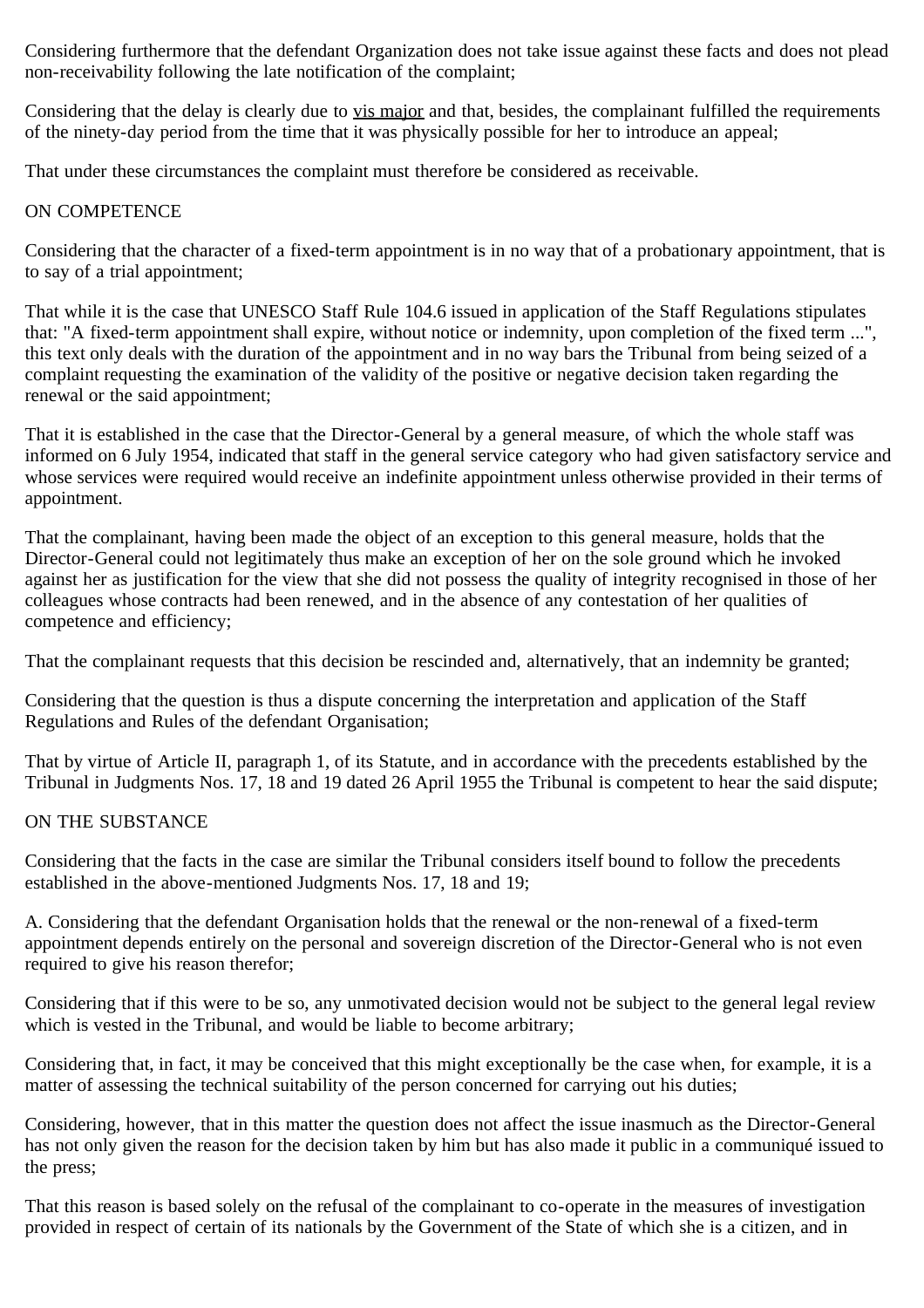particular on her refusal to appear before a commission invested by that Government with the power to investigate her loyalty to that State;

That the Director-General declares that he concludes from this that he can no longer retain his confidence in the complainant and offer her a new appointment, her attitude being incompatible with the high standards of integrity required of those who are employed by the Organisation and being, furthermore, capable of harming the interests of the Organisation;

Considering in relation hereto that it is necessary expressly to reject all uncertainty and confusion as to the meaning of the expression "loyalty towards a State" which is entirely different from the idea of "integrity" as embodied in the Staff Regulations and Rules; and that this is evident and requires no further proof;

B. Considering that if the Director-General is granted authority not to renew a fixed-term appointment and so to do without notice or indemnity, this is clearly subject to the implied condition that this authority must be exercised only for the good of the service and in the interest of the Organisation;

Considering that it is in the light of this principle that the facts in this case should be examined;

Considering that Article 1.4 of the Staff Regulations of the defendant Organisation, as it stood at the moment when the complainant was notified that her appointment would not be renewed, was as follows:

"Members of the Secretariat shall conduct themselves at all times in a manner consonant with the good repute and high purposes of the Organization and their status as international civil servants. They shall not engage in any activity that is incompatible with the proper discharge of their duties. They shall avoid any action, and in particular any kind of public pronouncement, which would adversely reflect upon their status. While they are not expected to give up religious or political convictions or national sentiment, they shall at all times exercise the reserve and tact incumbent upon them by reason of their international responsibilities."

Considering that, in thus clearly establishing the entire freedom of conscience recognised to international officials in respect of both their philosophical convictions and their political opinions, the Regulations impose on them the duty to abstain from all acts capable of being interpreted as associating them with propaganda or militant proselytism in any sense whatever;

That this abstention is rigorously imposed on them by the overriding interest of the international organisation to which they owe their loyalty and devotion;

C. Considering that, when consulted by the Staff Association of the defendant Organisation on the obligation incumbent on members of the staff to reply to questionnaires issued by authorities of their respective countries, the Director-General declared that the answer must depend only on the conscience of the individual, except that he should not lie and should have regard to the consequences which the refusal to reply might have for him.

Considering, however, that in respect of the invitation to appear before the Loyalty Board, it is established that the complainant simply informed the Director-General after the date on which she had been called on to appear, of her decision not to appear;

Considering that it is desirable to determine whether the attitude adopted by the complainant in this respect may be considered as justifying the loss of confidence alleged by the Director-General;

D. Considering that it is undoubtedly true that if the Director-General has been informed that a member of his staff has acted in a manner prohibited by Article 1.4 of the Staff Regulations, the Director-General has a duty to check the accuracy of such information either himself or through persons appointed by him from within his Organisation, in order that he may take decisions or even sanctions, if necessary, in the full knowledge of the facts;

That in this light the enquiry procedure within the Secretariat to which the Director-General resorted in the present case in full exercise of his authority can in no sense be subject to criticism; that it is in accordance with the undertaking made with the State Member concerned under arrangements approved by the Executive Board and General Conference of the defendant Organisation; that this was solely an undertaking that any information which the Government of the State concerned might desire to submit to the Director-General would "be studied with care" and that he would "certainly give every consideration to it, in the light of the Constitution of UNESCO and all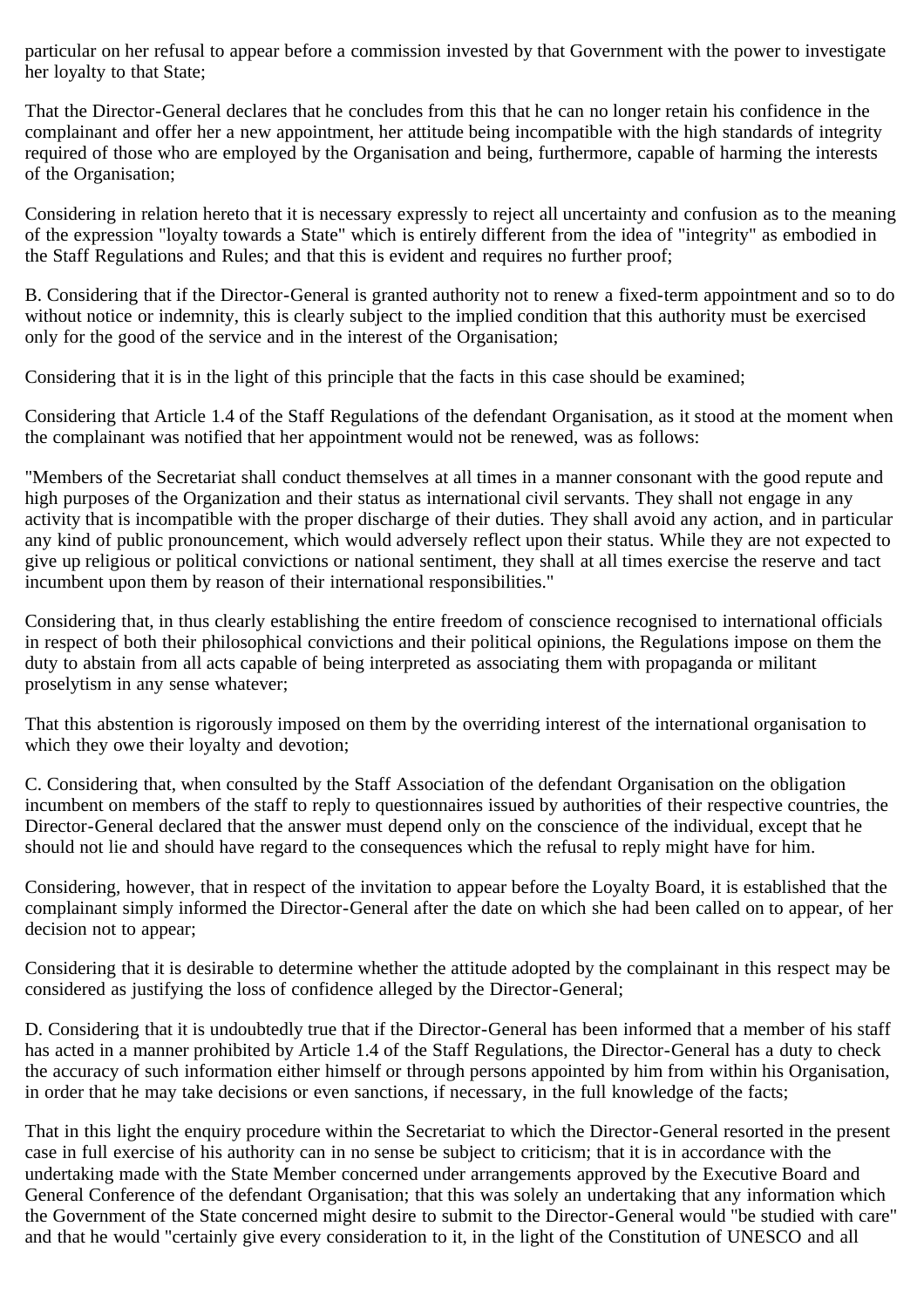other relevant provisions and policies which may have been or may be laid down by the appropriate organs of UNESCO";

Considering that it is quite different when the ground for complaint of the Director-General is based solely on the refusal of the official to participate in measures of verbal or written enquiry to which his national Government considers it necessary to subject him;

That the Director-General of an international organisation cannot associate himself with the execution of the policy of the government authorities of any State Member without disregarding the obligations imposed on all international officials without distinction and, in consequence, without misusing the authority which has been conferred on him solely for the purpose of directing that organisation towards the achievement of its own, exclusively international, objectives;

That this duty of the Director-General is governed by Article VI, paragraph 5, of the Constitution of the defendant Organisation, in the following terms:

"The responsibilities of the Director-General and of the staff shall be exclusively international in character. In the discharge of their duties they shall not seek or receive instructions from any Government or from any authority external to the Organization. They shall refrain from any action which might prejudice their position as international officials. Each State Member of the Organization undertakes to respect the international character of the responsibilities of the Director-General and the staff, and not to seek to influence them in the discharge of their duties."

Considering that the fact that in this case the matter involved is an accusation of disloyalty brought by a Government which enjoys in all respects the highest prestige, must be without any influence upon the consideration of the facts in the case and the determination of the principles whose respect the Tribunal must ensure;

That it will suffice to realise that if any one of the seventy-four States and Governments involved in the defendant Organisation brought against an official, one of its citizens, an accusation of disloyalty and claimed to subject him to an enquiry in similar or analogous conditions, the attitude adopted by the Director-General would constitute a precedent obliging him to lend his assistance to such enquiry and, moreover, to invoke the same disciplinary or statutory consequences, the same withdrawal of confidence, on the basis of any opposal by the person concerned to the action of his national Government;

That if this were to be the case there would result for all international officials, in matters touching on conscience, a state of uncertainty and insecurity prejudicial to the performance of their duties and liable to provoke disturbances in the international administration such as cannot be imagined to have been in the intention of those who drew up the Constitution of the defendant Organisation;

Considering therefore that the only ground for complaint adduced by the Director-General to justify the application to the complainant of an exception to the general rule of renewal of appointments, that is to say her opposal to the investigations of her own Government, is entirely unjustified;

Considering that it is in vain that it is alleged that the terms of renewal set forth in the Director-General's circular of 6 July 1954, provide that the services of the person concerned must be needed; that this expression cannot mean that the person concerned must be irreplaceable, in that no successor can be found; that it means only that the requirements of the service to which the person concerned is assigned must be permanent and that the said person must give full satisfaction therein and otherwise in all manner in the performance of his or her duties; that on this last point the appreciations contained in the annual reports of the complainant are entirely laudatory;

Considering that it results therefrom that the decision taken must be rescinded; but that nevertheless the Tribunal does not have the power to order the renewal of a fixed-term appointment, which requires a positive act of the Director-General over whom the Tribunal has no hierarchical authority;

That in the absence of such a power and unless the Director-General should consider himself in a position to reconsider his decision in this manner, the Tribunal is none the less competent to order equitable reparation of the damage suffered by the complainant by reason of the discriminatory treatment of which she was the object;

F. Considering that it results from the documents produced by the parties during the hearing that the enquiry made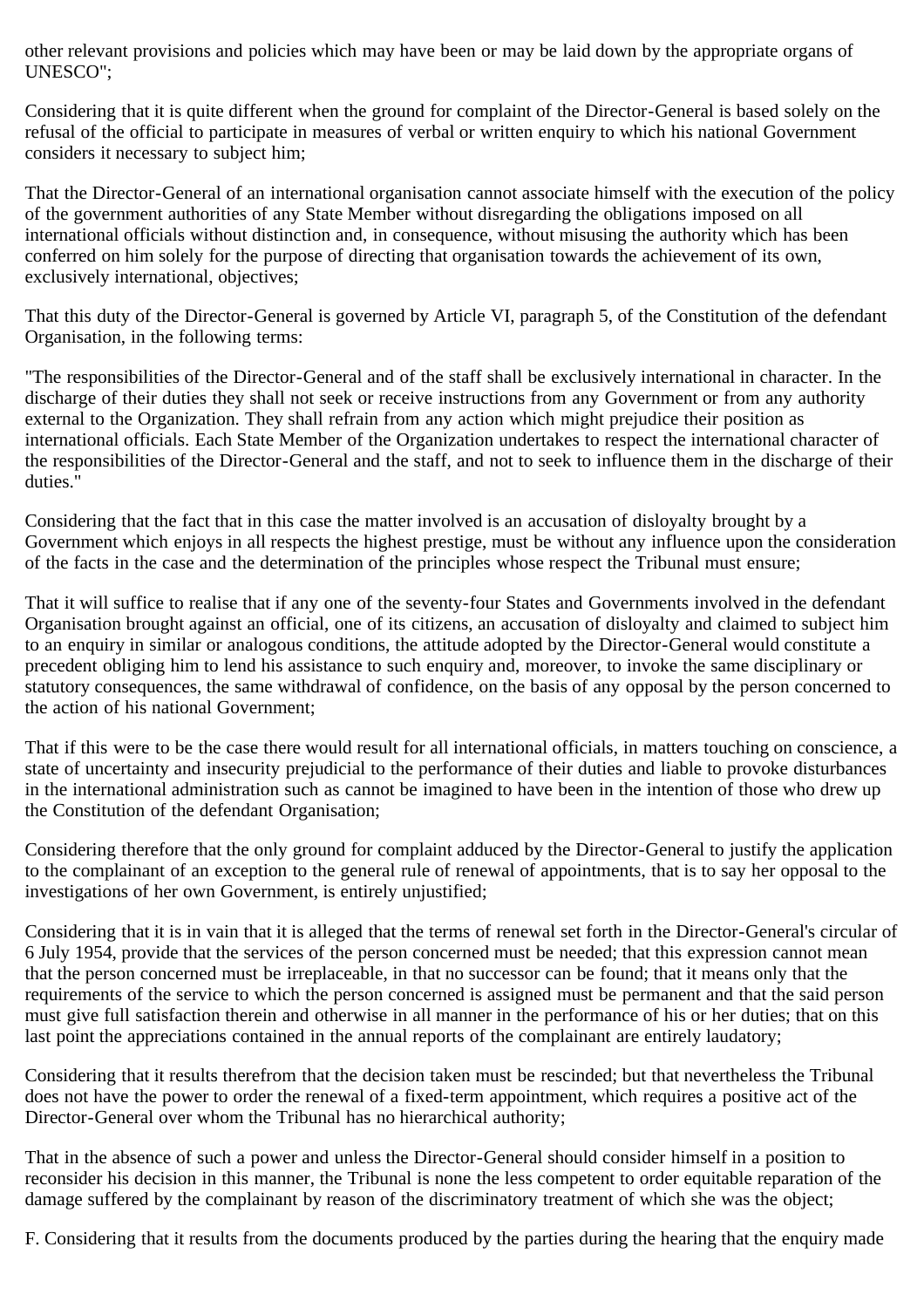by order of the Director-General himself within the defendant Organisation, the legitimate and regular character of which has been shown above, did not bring any evidence to show that the complainant failed in her duties, as defined in Article 1.4 of the Regulations, during the period that she was an official of the defendant Organisation;

That this Special Board considered that it could find no evidence either in the reports of the Loyalty Board or as a result of its own enquiries that the complainant, during her employment in the Secretariat of the defendant Organisation, had engaged in or was engaging in activities that could be shown to constitute misconduct under the terms of the Staff Regulations and Rules;

Considering that it is irrelevant to seek whether or not the complainant was engaged in militant political activities before being appointed to the international service and at a time when she was not bound by the obligations involved in joining this service, unless it has been proved that she had been guilty of dishonourable or criminal acts (actes déshonorants ou criminels);

That any accusation of this nature could only be admitted if drawn up both in due form and with all the precision required to ensure respect for the right of the accused person to defend herself,

That it is not so in this case;

Considering that it has been shown above that the attitude of the complainant towards the Loyalty Board in no way justifies the existence of serious doubts as to her integrity, judgment and loyalty towards the defendant Organisation;

That it does not therefore appear that the complainant placed her own interests above the true interest of the Organisation, which interest consists above all in safeguarding erga omnes its independence and impartiality;

### ON PREJUDICE

Considering that an official who combines all the necessary qualities has a legitimate expectancy of being offered a new appointment in the position which he or she occupied, and that this expectancy was fulfilled for all the persons concerned, with the exception of a certain number, of whom the complainant;

That not only is such an almost absolute quod plerumque fit but also that in thus acting the Administration of the defendant Organisation has as its objective to create a permanent body of officials experienced in their duties, who are destined to follow a career in the Organisation concerned;

That the decision not to renew the appointment is one which should not only be rescinded in the present case, but also constitutes a wrongful exercise of powers and an abuse of rights which consequently involves the obligation to make good the prejudice resulting therefrom; that this prejudice was aggravated by the publicity given to the withdrawal of confidence as being due to lack of integrity, this ground having been given in a press communiqué issued by the defendant Organisation, without it being possible seriously to maintain the view that there could have existed the slightest doubt as to the identity of the persons to which the said communiqué referred;

Considering that it is to no purpose that they have been reproached with having communicated the measures of which they were the object to the Staff Association recognised by the defendant Organisation, as the upshot of a procedure to which the said Association was a party with the knowledge and consent of the Director-General himself;

Considering that should the defendant Organisation not rescind the decision taken, there should be ordered the payment of damages in order to compensate the complainant for material and moral prejudice caused to her by the exception of which she was the object;

That in evaluating such prejudice account may not be taken, as the complainant requests, of her placing on special leave with salary on 10 December 1954, the Director-General having the right within his powers to take such a measure, and which may not be considered in the circumstances as having increased the prejudice suffered;

That the state of health of the complainant may also not be taken into consideration since it is not possible for the Tribunal to determine in what measure her state of health, which was previously delicate, may have been aggravated by the measures taken against her, and since in any case she is at present enjoying the entitlements of